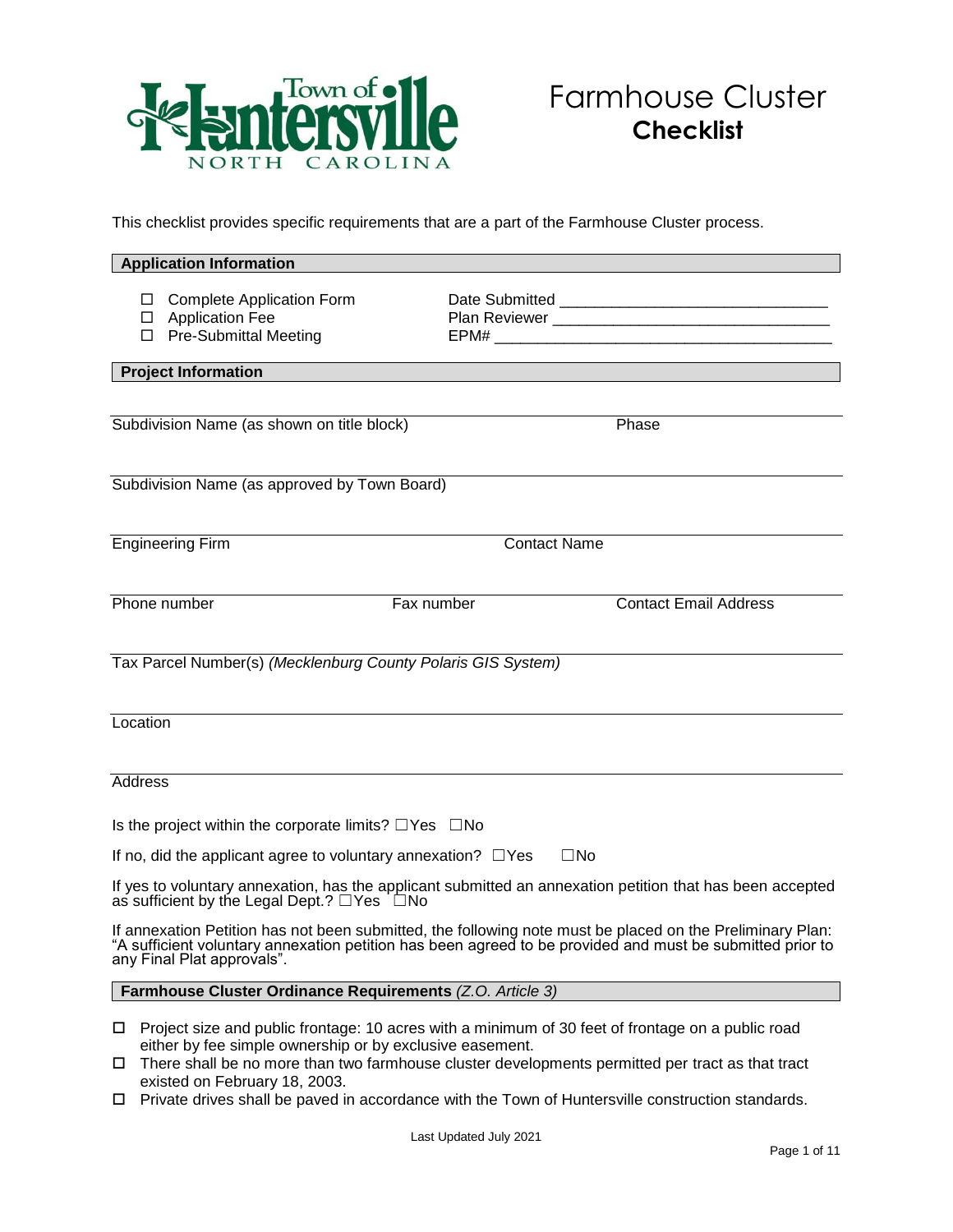

- $\Box$  The private street right-of-way or easement shall be sufficient width to accommodate drainage/water quality treatment associated with the private drive. Further, the recorded easement shall have at least 30' of frontage on a public street. In the event two farmhouse clusters are established, the private drive serving those farmhouse clusters may be connected provided:
- $\Box$  The subdivision plat and associated deeds shall clearly state such drive shall remain private and will not be taken over by a public entity in the future unless such street complies with the construction standards of that public entity.
- $\Box$  Where feasible, there shall be two means of ingress and egress into the combined farmhouse cluster development. Only in the event the original tract does not have the adequate frontage on a public road to obtain two driveway permits would one private drive be allowed to serve the combined farmhouse cluster development;
- $\Box$  An association of all property owners shall be established for maintenance of all commonly held spaces, if any. Where there are no commonly held spaces except for a shared driveway or private driveway, a legally binding shared driveway and/or private street use and maintenance agreement shall be filed at the Register of Deeds of Mecklenburg County. Furthermore, the shared driveway or private road shall be shown, along with all appropriate and necessary easements, on a recorded plat and a note shall be attached thereto stipulating the use and maintenance of the driveway and referencing the recorded agreement(s).
- $\Box$  The location of building sites shall be determined through a site analysis which identifies features listed in Article 7 to be preserved as open space;
- $\Box$  No minimum lot size or width is required, so long as the project meets all other standards of the district;
- At least 50% of the tract shall be designated as open space. Open space preservation shall be irrevocable. A metes and bounds description of the space to be preserved and limits on use shall be recorded on the subdivision plat and on individual deeds when open space lands are not held entirely in common. Open space lands may be part of a deeded lot so long as it reflects an irrevocable conservation or open space easement requiring such portions of individual lots to remain and be used as open space as provided in this section.
- $\Box$  Permitted uses of open space lands to be preserved shall correspond generally to physical conditions at the time of subdivision approval. Restrictive covenants shall limit uses to the continuation of certain agricultural activities (pastureland, crop cultivation) or recreation uses that preserve the view from public streets of rural heritage features to be preserved. For example, fields or pasture land preserved as required open space may continue to support cultivation or grazing; however existing woodlands may not be clear-cut. In order to ensure septic tanks are located on the most suitable soils, septic fields may be located in common open space provided a maintenance easement is established for access.
- $\Box$  The project shall maintain a generally rural appearance from public road(s).
- $\Box$  Where a farmhouse cluster would eliminate a planned street connection or a street connection indicated on a plan adopted by the Town of Huntsville or the Charlotte-Mecklenburg Thoroughfare Plan, and no alternate alignment can reasonably provide the connection, the design of the farmhouse cluster shall provide for said connection by the dedication of right-of-way for streets less than 70 feet in width and by the reservation of right-of-way for streets 70 feet or wider.
- A Farmhouse Cluster requires an approved **Farmhouse Cluster Subdivision Plan,** according to the requirements of the Huntersville Subdivision Ordinance including approval by the Town Board and shall meet all other requirements for review and approval, which may include preliminary plan approval prior to approval of a final plat.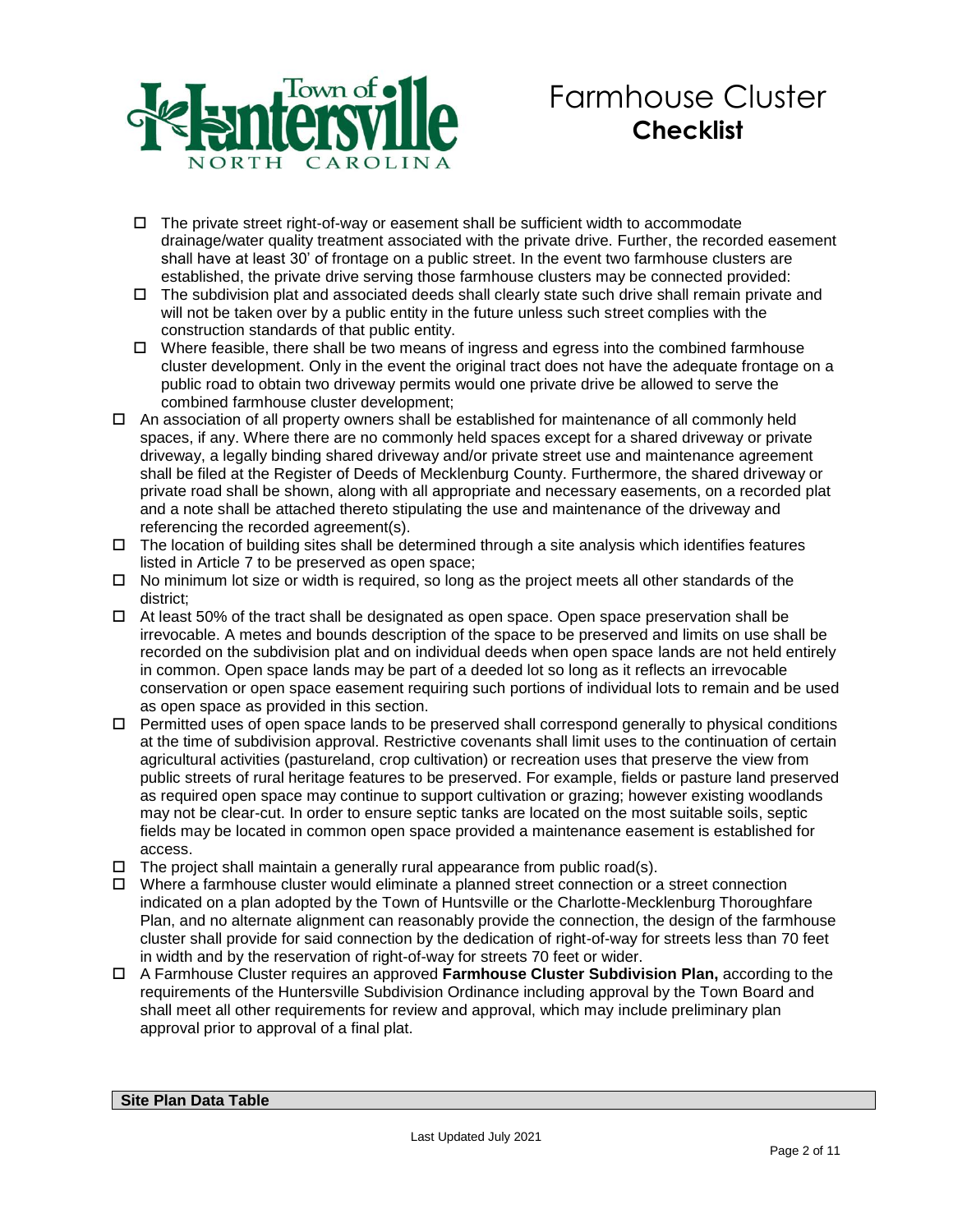

Please provide this information in a table format in the site plan package.

| <b>Total Acreage</b>                                          |          |
|---------------------------------------------------------------|----------|
| <b>Total Square Feet</b>                                      |          |
| Frontage on Public Street (ft)                                |          |
| Principal Uses (Z.O. Article 3)                               |          |
| Building Type (Z.O. Article 3, 4, and 8.10)                   |          |
| Zoning District (Z.O. Article 3)                              |          |
| Overlay District, if applicable (Z.O. Article 3)              |          |
| Percentage of Impervious Area Allowed (Z.O. Article 3)        |          |
| Percentage of Impervious Shown                                |          |
| Lot Count                                                     |          |
| <b>Total Number of Dwellings</b>                              |          |
| Lot Size Range                                                |          |
| Lot Widths Range (Z.O. Article 3)                             |          |
| Setbacks and Build-to-lines (Z.O. Articles 3, 4, and 8)       |          |
| <b>Front Setback</b>                                          |          |
| Corner Setback                                                |          |
| <b>Rear Setback</b>                                           |          |
| <b>Right Side Yard Setback</b>                                |          |
| Left Side Yard Setback                                        |          |
| Watershed Information (Z.O. Article 3 and S.O. Section 7.290) |          |
| Is the property in a regulated Watershed?                     | □Yes □No |
| <b>Watershed District</b>                                     |          |
| Low Density/High Density                                      |          |
| Percentage of Impervious Area Allowed (Z.O. Article 3)        |          |
| Percentage of Impervious Shown on Plans                       |          |
| Amount of Lot Area Reserved for Future Impervious             |          |
| Additions                                                     |          |
| FYI if you are proposing to develop a residential             |          |
| subdivision inside the MIL-O or LN-O Watershed                |          |
| Districts you shall reserve 1% of the lot area. At least      |          |
| 150 sf impervious area per lot must be reserved for           |          |
| future impervious additions by the                            |          |
| homeowner/occupant.                                           |          |

#### **Site Plan**

 $\Box$  Boundary lines of the property being subdivided and intersecting the subdivision

 $\Box$  Rough finished grades

- □ Zoning District for each adjacent property
- $\Box$  Scale of the plan not smaller than 100 feet to the inch
- $\square$  North point
- $\Box$  Small scale vicinity map
- $\square$  Date of plan
- $\Box$  Revision block (master revision block and revisions for each page)
- $\Box$  Label existing Easements and provide widths of easements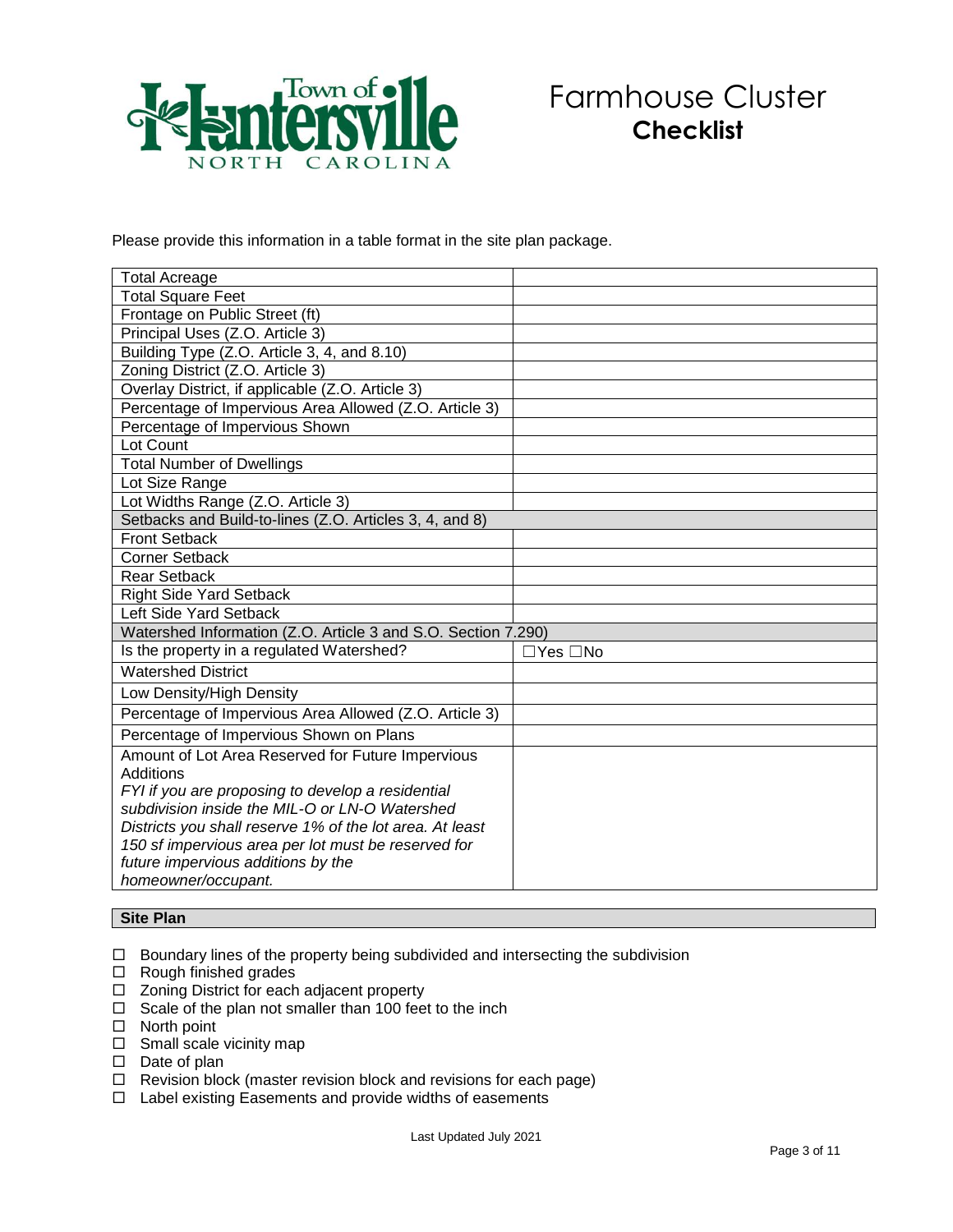

- D Driveway
- □ Charlotte Mecklenburg Utility
- □ Railroad Right-of-Way
- □ Electric Utility Right-of-Way
- □ Gas Utility Right-of-Way
- $\Box$  Other
- □ Proposed Water and Sewer System (S.O. Section 6.200, 15, b)
	- $\Box$  Noted on plans the proposed method of providing potable water and system of sanitary sewage collection and disposal.
	- $\Box$  For well and septic must show repair areas and well locations
		- $\Box$  Note on the plan: This plan is subject to attaining development permits from Mecklenburg County Groundwater, Wastewater, and Environmental Health. Reduction in lots may occur when soils are tested for septic suitability.
		- $\Box$  A parcel with on-site septic, 100% of the repair area does not need to be cleared initially (only the area for the original septic field). Please consider this when assessing tree preservation requirements.
		- $\Box$  Ensure water, sewer, and other utilities do not impact tree canopy and tree save
- $\Box$  Garbage, mail delivery and fire apparatuses
	- □ Show on Plans: (Fire Apparatus) Intersections of streets & alleys must accommodate & utilize "No Parking Zones" & flared alley entrances when necessary. Coordinate w/ Meck. Co Fire Marshal to determine the most strategic fire hydrant location.
	- $\Box$  Show on Plans: (Mail delivery, as applicable)
	- Show on Plans: (Garbage Pick-up, as applicable) Label a functional location that will be used for garbage collection.
	- Show on Plans (Parking Areas, as applicable) Identify areas on plan to be posted (by developer) as "No Parking Zones" Consider Mail and Garbage services.

#### **Tree Preservation and Canopy** (Z.O. Article 7.4)

| <b>Heritage Trees</b>                                       |  |  |
|-------------------------------------------------------------|--|--|
| Number of Heritage trees on-site                            |  |  |
| Number of Heritage trees saved                              |  |  |
| Percentage of Heritage trees required to save               |  |  |
| Percentage of Heritage trees actually saved                 |  |  |
| <b>Specimen Trees</b>                                       |  |  |
| Number of Specimen trees on-site                            |  |  |
| Number of Specimen trees saved                              |  |  |
| Percentage of Specimen trees required to save               |  |  |
| Percentage of Specimen trees actually saved                 |  |  |
| <b>Tree Canopy</b>                                          |  |  |
| Percentage of site covered by Tree Canopy                   |  |  |
| Percentage of tree canopy preservation required by district |  |  |
| Percentage of tree canopy actually saved                    |  |  |

- $\Box$  Tree Protection fencing shown on the following plans:
	- □ Grading
	- □ Erosion Control
	- $\Box$  Landscaping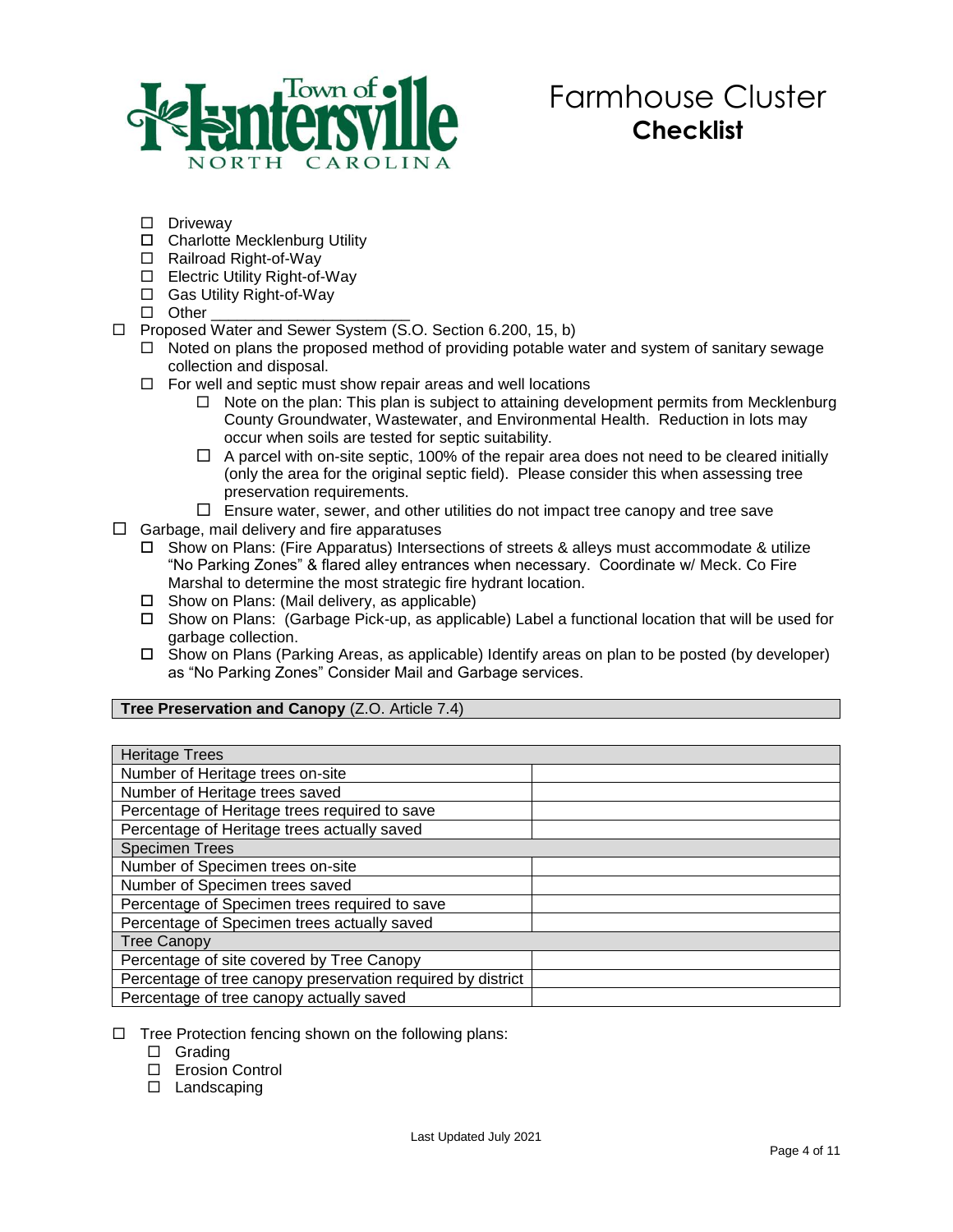

### **SWIM Buffers and Flood Plain** (Z.O. Article 8.25 and S.O. Sections 7.280 and 7.300)

- $\Box$  Buffer widths and buffer zones are labeled on all plans
- $\Box$  Buffer zones and widths on plans are shown on plans
- $\Box$  Top of Bank labeled
- $\Box$  Cross section provided on each type of SWIM buffer in detail section
- $\Box$  Perennial Stream Vegetative Watershed Buffer (If applicable, refer to the USGS Maps for Stream Designation – measured from banks on each side of the stream)
- $\Box$  All Flood Lines delineated (floodway, flood fringe, community encroachment areas, etc.)

#### **Open Space** (Z.O. Article 7.10-7.13)

- $\Box$  At least 50% of the tract shall be designated as open space. Open space preservation shall be irrevocable. A metes and bounds description of the space to be preserved and limits on use shall be recorded on the subdivision plat and on individual deeds when open space lands are not held entirely in common. Open space lands may be part of a deeded lot so long as it reflects an irrevocable conservation or open space easement requiring such portions of individual lots to remain and be used as open space as provided in this section.
- □ Permitted uses of open space lands to be preserved shall correspond generally to physical conditions at the time of subdivision approval. Restrictive covenants shall limit uses to the continuation of certain agricultural activities (pastureland, crop cultivation) or recreation uses that preserve the view from public streets of rural heritage features to be preserved. For example, fields or pasture land preserved as required open space may continue to support cultivation or grazing; however existing woodlands may not be clear-cut. In order to ensure septic tanks are located on the most suitable soils, septic fields may be located in common open space provided a maintenance easement is established for access.
- $\Box$  The project shall maintain a generally rural appearance from public road(s).

**Streetscape and Traffic Calming** (Z.O. Articles 5, 7.7, and 8.9; S.O. Sections 6.200.2, 7-9, 7.150, and 7.170; Huntersville Engineering Standards and Procedures Manual)

- $\Box$  Street names listed and coordinated with the Mecklenburg County Geospatial Information Services (GIS)
- $\Box$  Show existing and proposed ingress and egress points on both sides of the street within 500' of the subject property
- $\Box$  Show new street centerlines not less than 300' on arterial streets (if applicable)
- $\Box$  Show existing street stubs from adjacent properties
- $\Box$  Show proposed street stubs to adjacent properties
- $\Box$  Show relationship to railroad right-of-way street pattern design for grade separation (if applicable)
- $\Box$  Street cross sections provide for all proposed streets
- $\Box$  Street cross sections provide for all existing adjacent streets (Only where interconnectivity is a possibility)
- $\Box$  Curb and gutter provided on all arterial and collector streets and on all Town streets (exception of alleys, lanes, and other rural street applications)
- $\Box$  Sight triangle and sight distance place on all applicable plans
	- $\Box$  35 x 35
	- $\Box$  10 x posted speed limit
- $\Box$  Place street markers and barricades on all applicable locations
- $\Box$  A street marking plan should be provided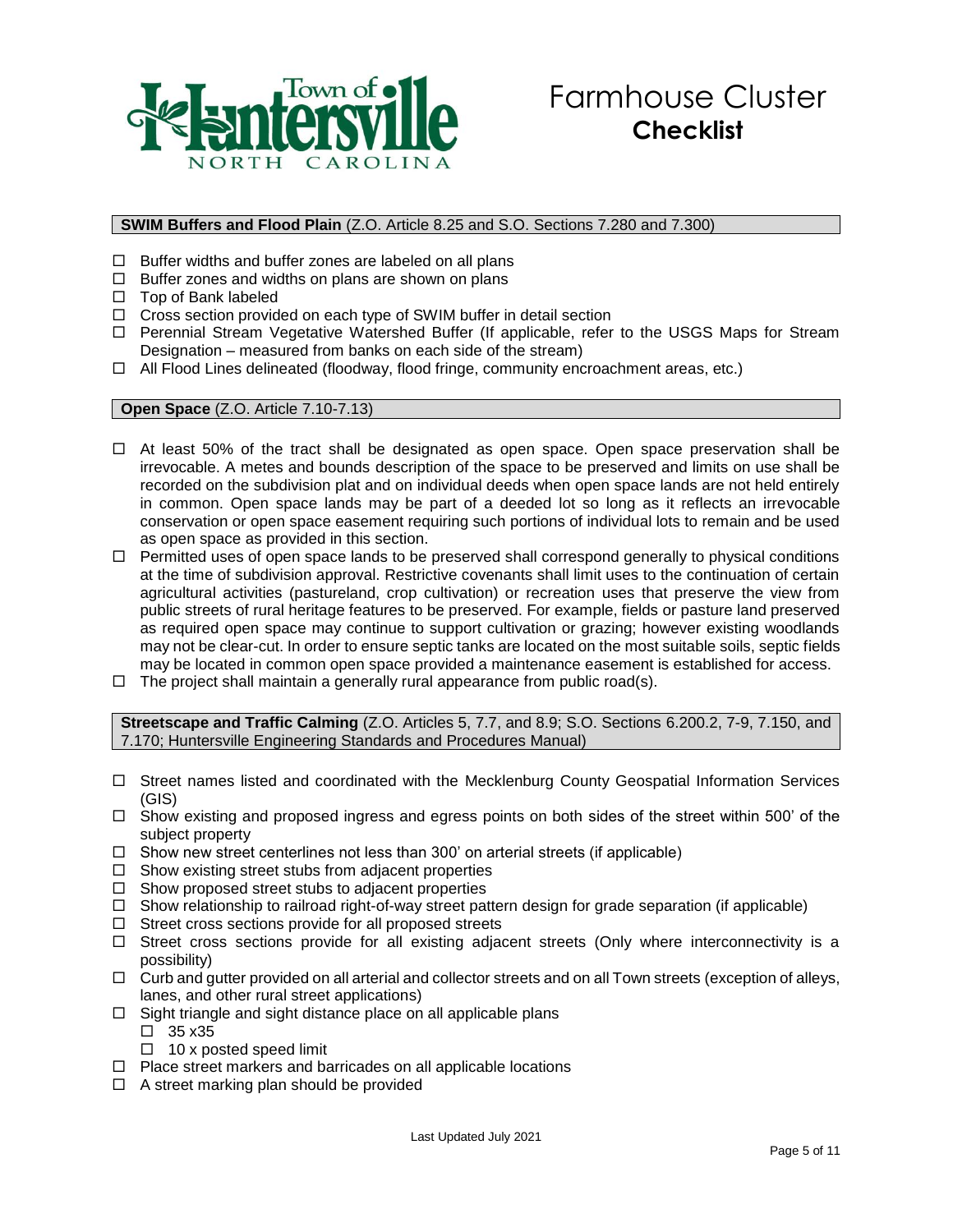

## **Existing and Future Road Improvements** (Z.O. Articles 7.4 and 8.15, S.O. Section 7.100)

- $\Box$  Future and existing right-of way widths
- $\Box$  Transition setbacks for thoroughfares
- $\Box$  Improvements recommended by the TIA
	- $\Box$  Need for turn lanes
	- $\Box$  Improvement to existing roads on and off site
- $\Box$  20' Landscape easement between future right-of-way and proposed streets or lots

### **Residential Lot Trees** (Z.O. Article 7.7.3)

In a **table format** provide the following information on residential lot trees on the Landscaping/Planting Plan:

| Lot $#$ | Lot Size | <b>Front Yard Trees</b> | <b>Rear Yard Trees</b> |
|---------|----------|-------------------------|------------------------|
|         |          |                         |                        |
|         |          |                         |                        |
|         |          |                         |                        |
|         |          |                         |                        |
|         |          |                         |                        |
|         |          |                         |                        |

The number of canopy trees for each lot is based on lot size. Below are the requirements per lot size.

- Lots Less than 10,000 square feet 1 Front Yard Tree, 1 Rear Yard Tree
- Lots 10,001 15,000 square feet 1 Front Yard Tree, 2 Rear Yard Trees
- Lots 15,001 20,000 square feet 2 Front Yard Trees, 2 Rear Yard Trees
- Lots more than 20,000 square feet 3 Front Yard Trees, 3 Rear Yard Trees

**Buffers** (Z.O. Articles 3.2.1, 3.2.2, and 7.5)

 $\Box$  50' I-77 buffer located in all applicable areas

### **Existing Features (Site Analysis) Plan (S.O. Sections 3 and 6.300)**

For Subdivisions in the Rural and Transitional Residential Zoning District:

- $\Box$  Provide all the applicable items listed above on a topographical maps showing original contours at intervals of not less than four feet
- $\Box$  Contour map at two (2) foot intervals extending 100 feet beyond the property boundary
- $\Box$  Location and area calculations of constraining features including wetlands
- $\Pi$  Location of wetland limits
- Location of watercourses, intermittent streams and floodways, S.W.I.M. buffers (outside of floodways), watershed buffers, natural drainage ways (woodlands swales, concentrated flows), ponds
- $\Box$  Location of all rights-of-way and easements (current and future)
- $\square$  Location of all slopes over 25%
- $\Box$  Slope Analysis showing (0-10%, 10-15%, 15-25%, >25%)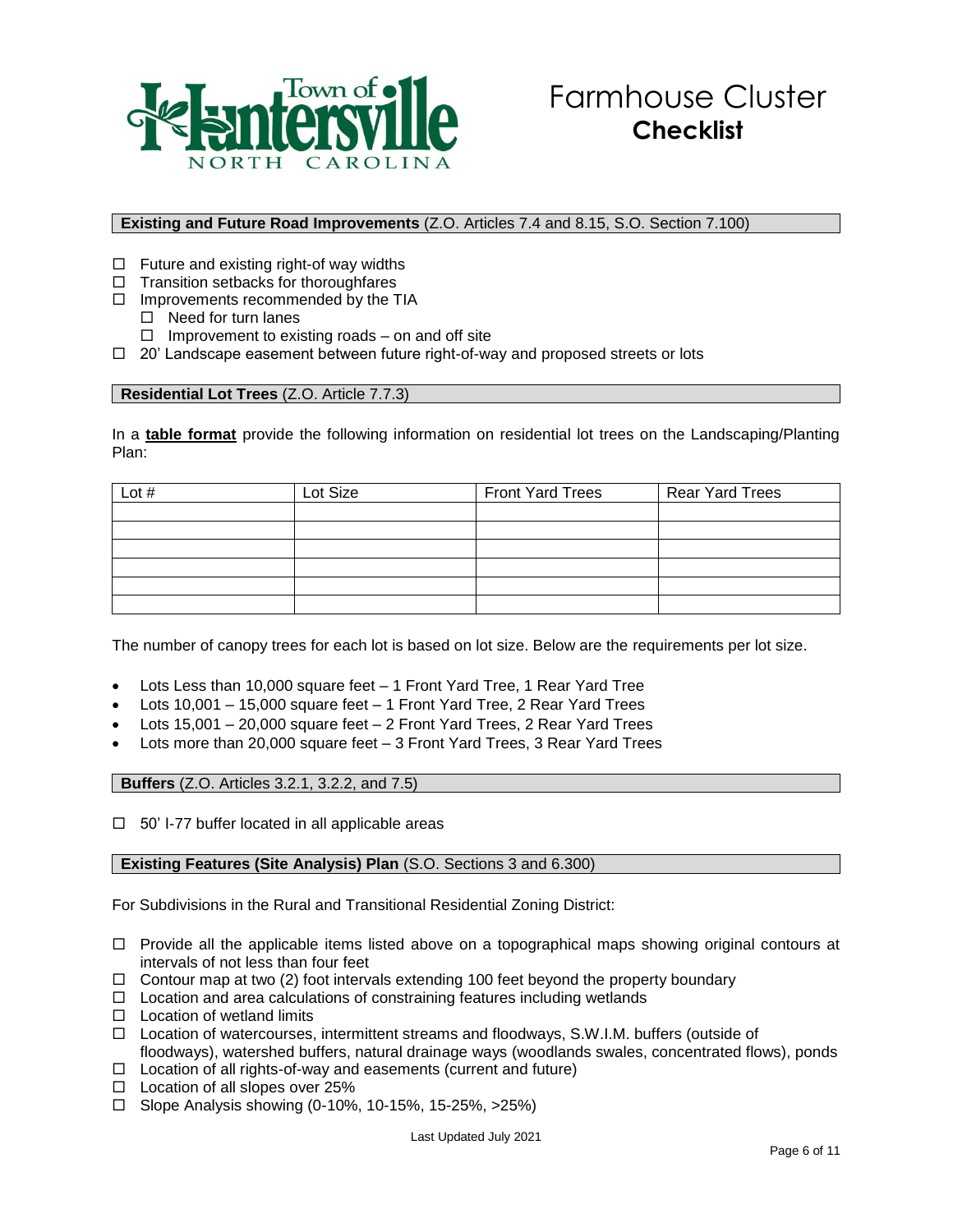

- $\Box$  Location of woodlands, tree lines, specimen & heritage trees
- $\Box$  Location of open fields or meadows, scenic views into or out of the property
- $\Box$  Location of watershed divides and drainage ways
- $\Box$  Location of existing structures, cemeteries, roads, tracks and trails
- $\Box$  Location of significant wildlife habitat, prime agricultural farmland
- $\Box$  Location of historic, archeological and cultural features listed (or eligible to be listed) on national, state or county registers or inventories
- $\Box$  Location of aquifers and their recharge areas
- $\Box$  Location of existing or planned utility easements (above and below ground) to include, but not limited to power/transmission, water, sewer, gas, phone, and cable

**Conformity and Compatibility** (Z.O. Article 3 and S.O. Section 6.200.2)

- $\Box$  Design of lot sizes to transition with adjacent development
- $\Box$  Design of buildings to respect the general spacing of existing structures
- $\Box$  Design of the buildings to transition with massing and volume with adjacent structures
- $\Box$  Design of the buildings to transition in scale
- $\Box$  Matching the orientation of adjacent principal structures

**Consistency with Adopted Plans** (S.O. Sections 6.200.1)

- $\Box$  Compliance with the Town of Huntersville Greenway and Bikeway Master Plan
- $\Box$  Compliance with Mecklenburg County Bicycle Master Plan
- □ Compliance with Mecklenburg County Greenway Master Plan
- □ Special Area, Long Range, or Corridor Plans
- $\Box$  Located outside of any public school or public park plans
- $\Box$  Potential areas for greenway dedication, land conservation, or any other special interest group

**Water Quality** (Town of Huntersville Engineering)

The Town of Huntersville Engineering Department will review and approve for detailed environmental elements including but not limited to water quality, stormwater management, and impervious area. Contact the Town of Huntersville Engineering and Water Quality Departments for any additional checklists and requested items for submittal.

Applicable Town of Huntersville Ordinances include:

- Town of Huntersville Zoning Ordinance
	- o Article 8.17
		- o Article 8.25
- Town of Huntersville Subdivision Ordinance
	- o Section 7.290
	- o Section 7.295
	- o Section 7.300
- Huntersville Water Quality Design Manual <http://www.charmeck.org/Departments/StormWater/Contractors/Huntersville+LID.htm>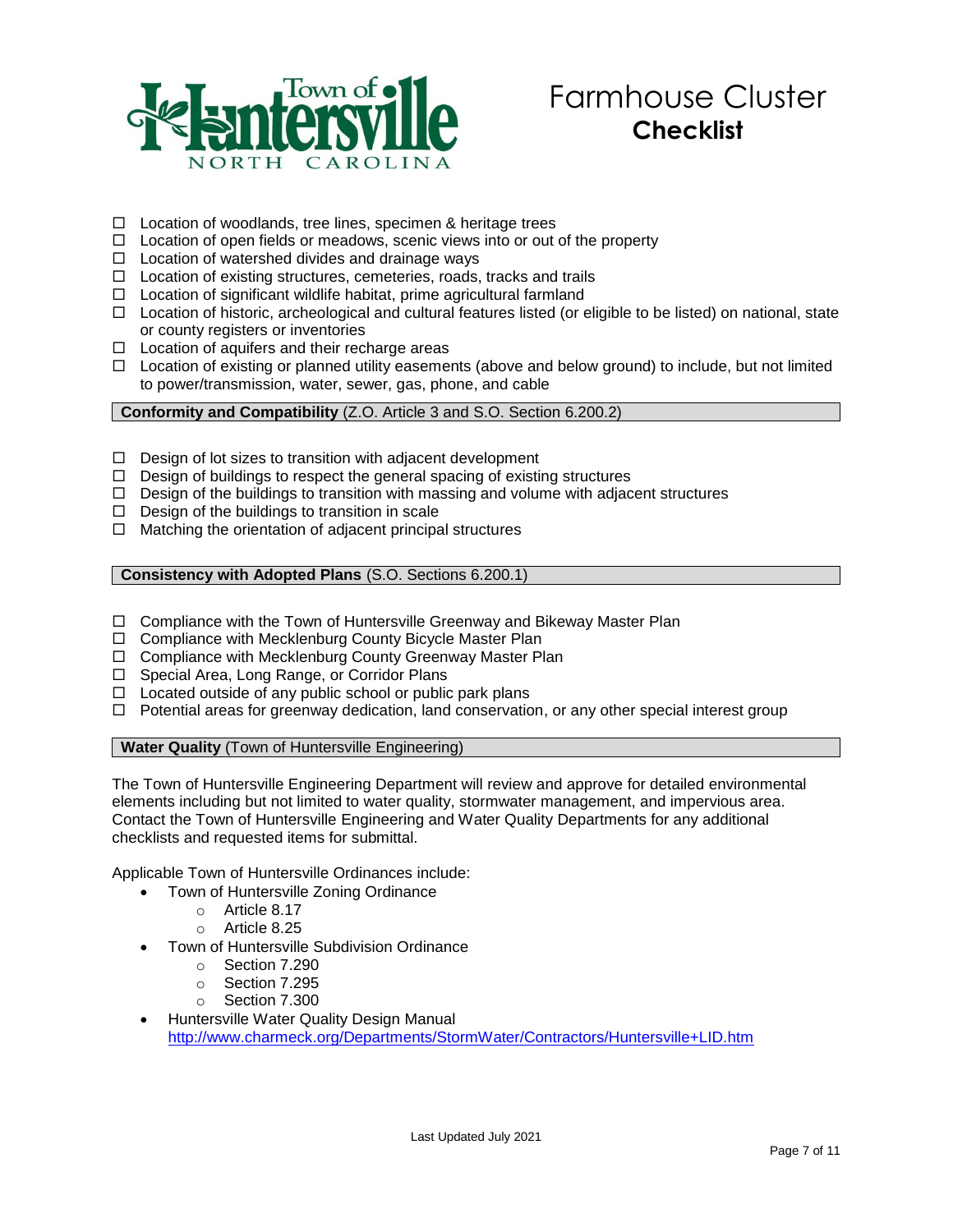

## **General Notes to Place on Plans**

**Please place notes on plan in this order.** Read through the "if applicable" section to see which notes in that section apply to this sketch plan.

#### **Notes to be placed on plans in this order.**

- All development and construction shall comply with all zoning and subdivision standards of the Town of Huntersville, Mecklenburg County, and NCDOT, as applicable.
- This property may be subject to any easements and/or right-of-way of record.
- All applicable federal, state, and local environmental permits and approvals will be obtained by Developer.
- All areas designated as common and/or urban open space shall be owned and maintained by the homeowners association and dedicated for perpetuity.
- Access (ingress/egress) location and design shown on this sketch plan area subject to achieving vertical and horizontal sight distances, turn lane improvements (including right-of-way) and intersection with adjacent and opposing access points. Modifications to plan may result.
- Provide notations on the processes of mail delivery, garbage pick-up and any special notation for fire apparatuses.
- Building Separation. All detached principal structures in all districts shall preserve a minimum building separation of 10 feet. The requirement of the district to conform to an existing pattern of building spacing along a street may require a greater separation or the provision of specified side yards. All detached accessory structures in all districts shall maintain a minimum building separation of 4 feet, as measured from the overhang (Article 8.10 TOH ZO).
- HVAC and Other Utilities must be located outside an established setback, required side yard, and not within 5' of a side or rear lot line. (Article 8.8.2 TOH ZO).
- All signs will be reviewed & approved separately and shall meet Article 10 of the TOH ZO.
- Traffic Control/Pavement Markings & Street Lighting Plan (1) Standard street markers must be installed by the developer at one corner of all street intersections, including private streets, before any certificates of occupancy may be issued for buildings or residences along those streets. The design, material, location and installation of the signs must be in accordance with standards specified in the Land Development Standards Manual unless an alternative design is approved. (2) Barricades must be installed at the end of all dead-end streets except cul-de-sac streets, which have been improved with a permanent turnaround as required by this Ordinance. Design, material and installation of the barricades must be in accordance with the Land Development Standards Manual. (3) No department, officer, agent, or employee of the town will accept for maintenance, lay out, open, improve, grade, pave or light any streets or authorize the laying of water mains, sewers, electrical service extensions or other facilities or utilities in any street within the town unless: such street has been accepted or opened as, or has otherwise received the legal status of, a public street prior to the effective date of this ordinance; or for any new street, such street corresponds in its location and lines with a street shown on a preliminary subdivision plan, tentatively approved by the Town Manager or Designated Administrative Agent; or such street has been accepted as a public street by a vote of a majority of all the members of the Town Board or by the State of North Carolina; or such street has been accepted as a public street by the State of North Carolina; or such street is an approved private street built in conformance with the provisions of all applicable ordinances. (Section 8.170 & 8.200 TOH SO)
- Maintenance Guarantee. All improvements required by this ordinance shall be guaranteed against defects in workmanship and materials by the subdivider for a period of one year from the date of the filing of the final plat or the date of the completion of the improvement, whichever is later. The subdivider shall file with the Town a maintenance bond with adequate sureties in an amount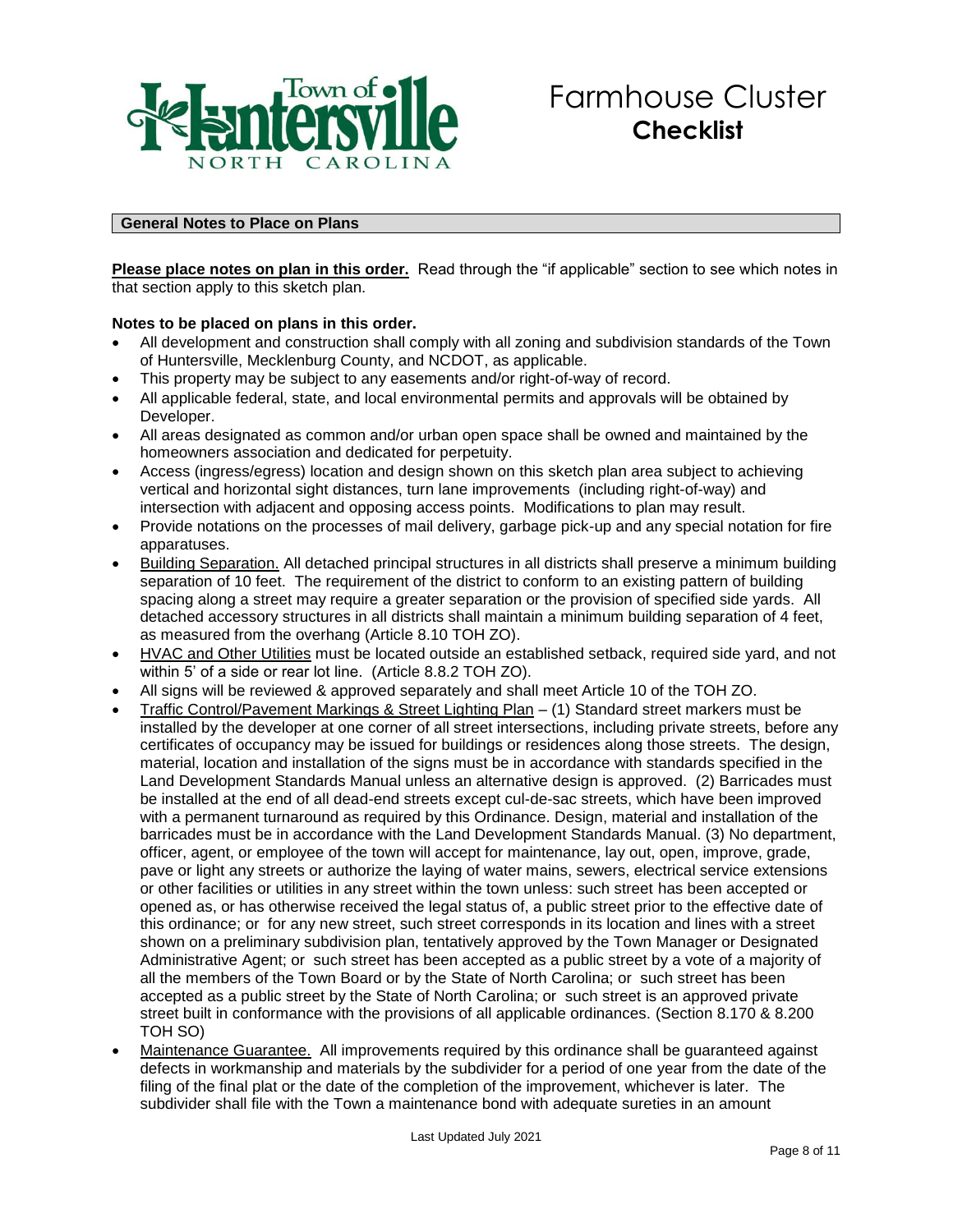

determined by the Town of Huntersville/Mecklenburg County to be sufficient to assure proper maintenance and repair of such improvements for the one-year warranty period. (Section 8.400 TOH SO)

- Water Quality LID. Financial Arrangements are to be made through the Town of Huntersville guaranteeing the installation and maintenance of required BMPs until the issuance of CO's for seventy-five percent (75%) of all construction which might reasonably be anticipated to be built within the area which drains into the BMP, allowing credit for improvements completed prior to the submission of the final plat.
- Water Quality LID Maintenance. BMPs that are constructed on privately owned land and that are not within a public easement shall be maintained by a Property Owners Association or the owner of the subject property. BMPs that are constructed on public land within public rights-of-way, and/or within public easements shall be maintained by the public body with ownership/jurisdiction of the subject property
- Maintenance Covenants. Prior to the issuance of an Occupancy Permit for any building within a permitted development served by a BMP, the applicant or owner of the BMP shall establish a formal Maintenance Covenant approved by the Mecklenburg County Land Use and Environmental Services Agency and recorded in the Office of the Register of Deeds in which the owner acknowledges the duty of the owner and all subsequent owners of the property to maintain the BMP in accordance with the terms of the Covenant.
- *FYI The developer is responsible for contacting CMUD for all water and sewer issues. A parcel with on-site septic, 100% of the repair area does not need to be cleared initially (only the area for the original septic field). Please consider this when looking at tree preservation requirements.*
- *FYI if you are proposing to develop a residential subdivision inside the MIL-O or LN-O Watershed Districts you shall reserve 1% of the lot area but not less than 150 sq/ft impervious area per lot to allow for addition of future impervious area by the homeowner/occupant.*
- *FYI Lands that are disturbed during land development activities shall be excluded from open space calculation areas. Examples: Temporary Sediment Basins, Temporary Ditches, Areas where grades push into open space.*
- Place the Huntersville Construction Sequence on the grading and erosion control plans, see below for this language.

# **Huntersville Construction Sequence**

- Install tree / vegetation protection measures along buffer area(s) and any tree save areas delineated on the plan.
- The buffer line (measured from the creek bank or property line, or whatever is applicable) shall be staked.
- Protection measures shall be installed as dictated by the drip-line of vegetation that is within the buffer. Where dripline(s) do not extend beyond the buffer line the buffer line shall be respected.
- Tree / vegetation protection measures must be used where any clearing or grading activities will occur within 100'nof a buffer. Protection measures shall be orange tree fencing, or continuous flagging on vegetation or stakes. Flags should be max. 20' on center, which may be used only where thick underbrush exists.
- Request Tree Inspection with the Town of Huntersville Planning Department (704-875-7000).
- Setup Pre-Construction Conference with the Town of Huntersville Public Works Department (875- 7000).
- Continue construction sequence per Mecklenburg County as required.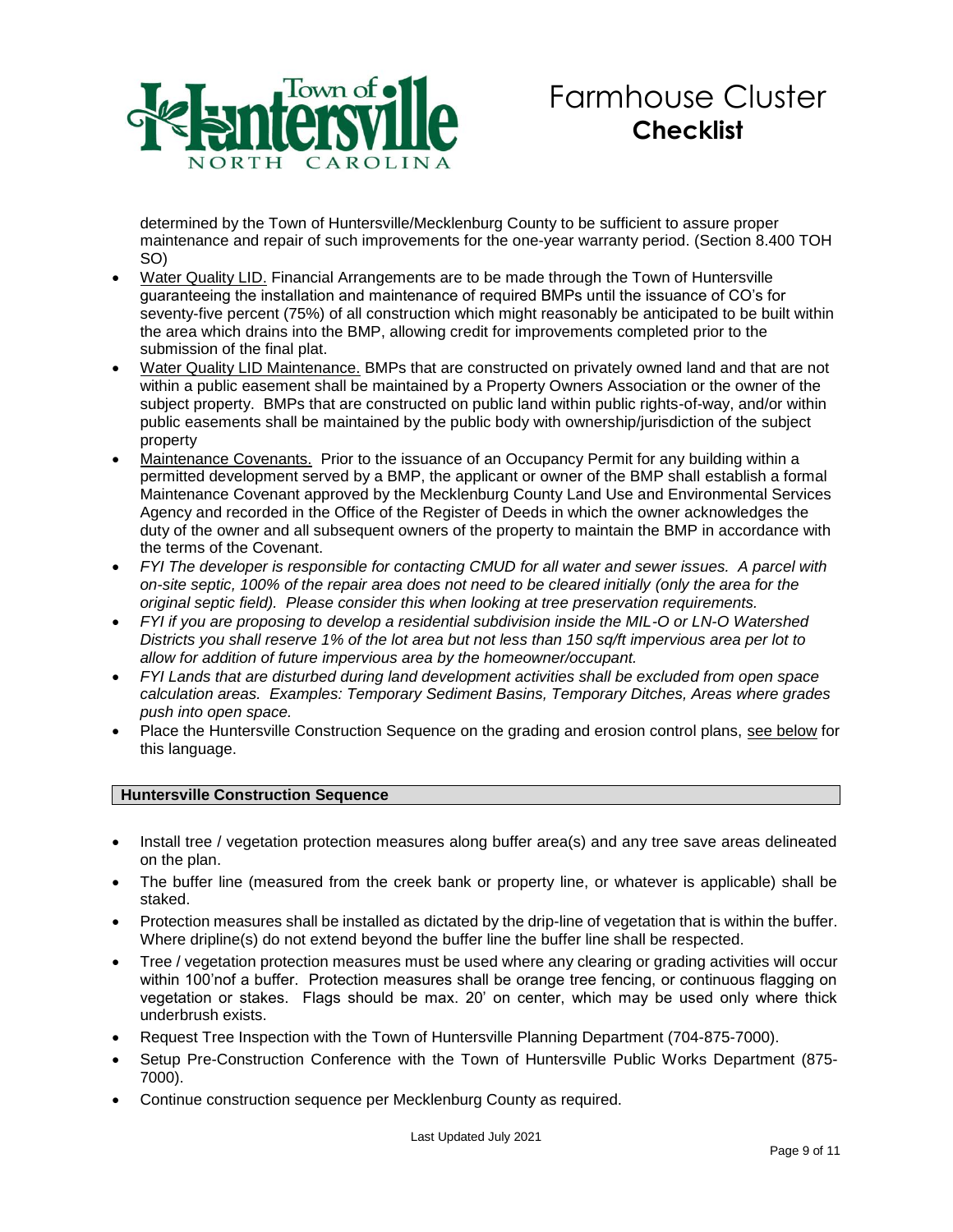

 Where standards and responsibility for infrastructure construction, including but not limited to streets, sidewalks, and landscaping, are specified in the Zoning and/or Subdivision Ordinances of the Town of Huntersville, town standards shall control. In the absence of a specified town standard, construction shall be in conformance with the then most recent version of the Charlotte-Mecklenburg Land Development Standards Manual (CMLDS).

# **If applicable, place the following notes on the plans**

- Direct access from lots to a thoroughfare is prohibited (if applicable).
- Lots subject to flooding should not be established in subdivisions except as provided in Subdivision Ordinance Section 7.280 (if applicable).
- Any construction or use within the areas delineated by floodway fringe district boundary line and floodway district encroachment line is subject to the restrictions imposed by floodway regulations (if applicable).
- All alleyways shall be open from general usage by the general public but shall not be accepted by the public for maintenance. Maintenance shall be responsibility of developer/associations of homeowners (if applicable).
- The (number of) acres to be dedicated to  $\qquad \qquad$  (name of entity) and provide explanation of intent & commitment needs on the plan.
- Place the Town of Huntersville of Build to Line definition (Zoning Ordinance Article 12.2.1) on plans (if applicable). If the subdivision is zoned R or TR, setbacks are used instead of build-to-lines.
- Setback, required. The minimum distance required by this ordinance or established by recorded plat between the street right-of-way line and the front building line of a principal building or structure, projected to the side lines of the lot. For flag lots, the minimum setback shall be measured between the front property line of the buildable portion of the lot and the front building line of the principal structure, projected to the side lines of the lot. (Zoning Ordinance Article 12)
- Structural BMP. The approval of the High Density Development Permit will be subject to developer compliance with Section 10.509 paragraph 3 of the Mecklenburg County Zoning Ordinance, the provisions of which, including subsequent amendments, are incorporated herein (if applicable).
- Structural BMP. When structural BMPs (wet detention ponds and other BMPs) are approved for mitigation of a buffer disturbance, the approval will be subject to the owner filing a surety bond or letter of credit or making other financial arrangements which are acceptable to the Mecklenburg County Department of Environmental Protection, in a form which is satisfactory to the County Attorney, guaranteeing the installation and maintenance of the required structural BMPs until the issuance of certificates of occupancy for seventy-five percent (75%) of all construction which might reasonably be anticipated to be built within the area which drains into the BMPs, allowing credit for improvements completed prior to the submission of the final plat (if applicable).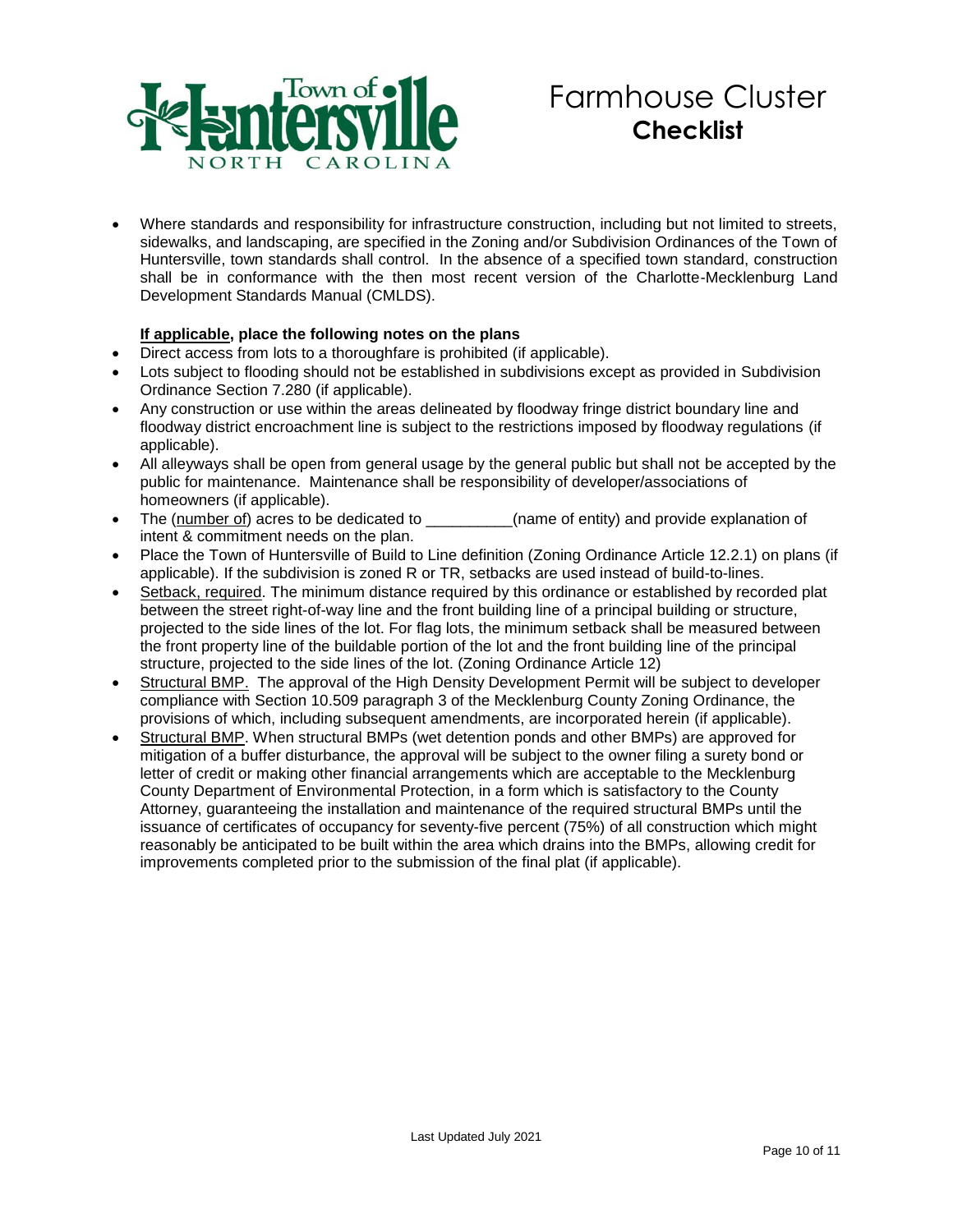

## **Required Features of Final Plat**

- $\square$  Title of Plat
	- o Including: Property designation; name of Subdivision, Phase Number, and Map Number (if applicable), name of owner, location to include township, county and state, the date or dates the survey was made; scale or scale ratio in words or figures and bar graph; name and address of surveyor or firm preparing the plat
- $\Box$  Purpose Statement (i.e. Indicate the purpose of plat is to create a farmhouse cluster subdivision compliant with the Town of Huntersville Zoning and Subdivision Ordinances. Indicate which lots are being subdivided.)
- Certification of Surveyor including seal and stamp; Certification of Ownership; Certification of Approval by Town of Huntersville Planning Department
- $\square$  Name and address of Property Owner/Developer
- $\Box$  North Point: Accurately positioned north arrow coordinated with any bearings shown on the plat. Show whether north index is true, magnetic, North Carolina grid ("NAD 83" or "NAD 27"), or is referenced to old deed or plat bearings
- $\Box$  Graphic Scale (1 inch = 100 feet or less)
- $\Box$  Method of Computation (Acreage of Plat)
- $\square$  Vicinity Map
- $\Box$  New addresses shall need to be requested from Mecklenburg County GIS. Building permits cannot be issued until new tax parcels are assigned addresses.
- $\Box$  Show Tax Parcel Identification Numbers and Addresses of all existing adjacent property owners.
- $\Box$  Provide Zoning District classification for new and existing properties
- $\square$  Provide deed references for property being divided
- $\Box$  Acreage for all lots newly created and existing
- $\Box$  Lot and Block numbers for all lots
- $\Box$  Property Boundary with Metes and Bounds description
- $\Box$  Right-of-way Dedication or Reservation (if applicable)
- $\Box$  Two concrete monuments per block (cannot be located within an easement or stump hole)
- $\Box$  Driveway locations and applicable sight distance triangles
- $\square$  Show all septic fields (if applicable)
- $\Box$  Show well areas (if applicable)
- $\Box$  Tie to existing monument (if NGS within 2000 feet). If there is not a tie, please state "No tie within 2000 feet."
- Existing and Transitional road right-of-ways and setbacks, street names, and centerlines of road (from Thoroughfare Plan; also, see Article 8.15)
- Existing Easements (Utility, Access, etc.)
- $\square$  Show build-to-lines or front setbacks (whichever is applicable).
- $\Box$  Sides, side corners, and rear yards are to be noted and shown on plat. Building envelope must be defined on plat.
- $\Box$  Show all lot widths of proposed and existing lots, either in a line table or written within each lot.
- $\square$  Show location of street lights, if existing.
- $\Box$  Show location of BMPs or water quality structures (if applicable). All BMPs shall be named with corresponding NDA 83 (feet) coordinates. (See Town of Huntersville Water Quality Design Manual)
- $\square$  Dimensions of BMP easement area with the corresponding BMP identification name/number.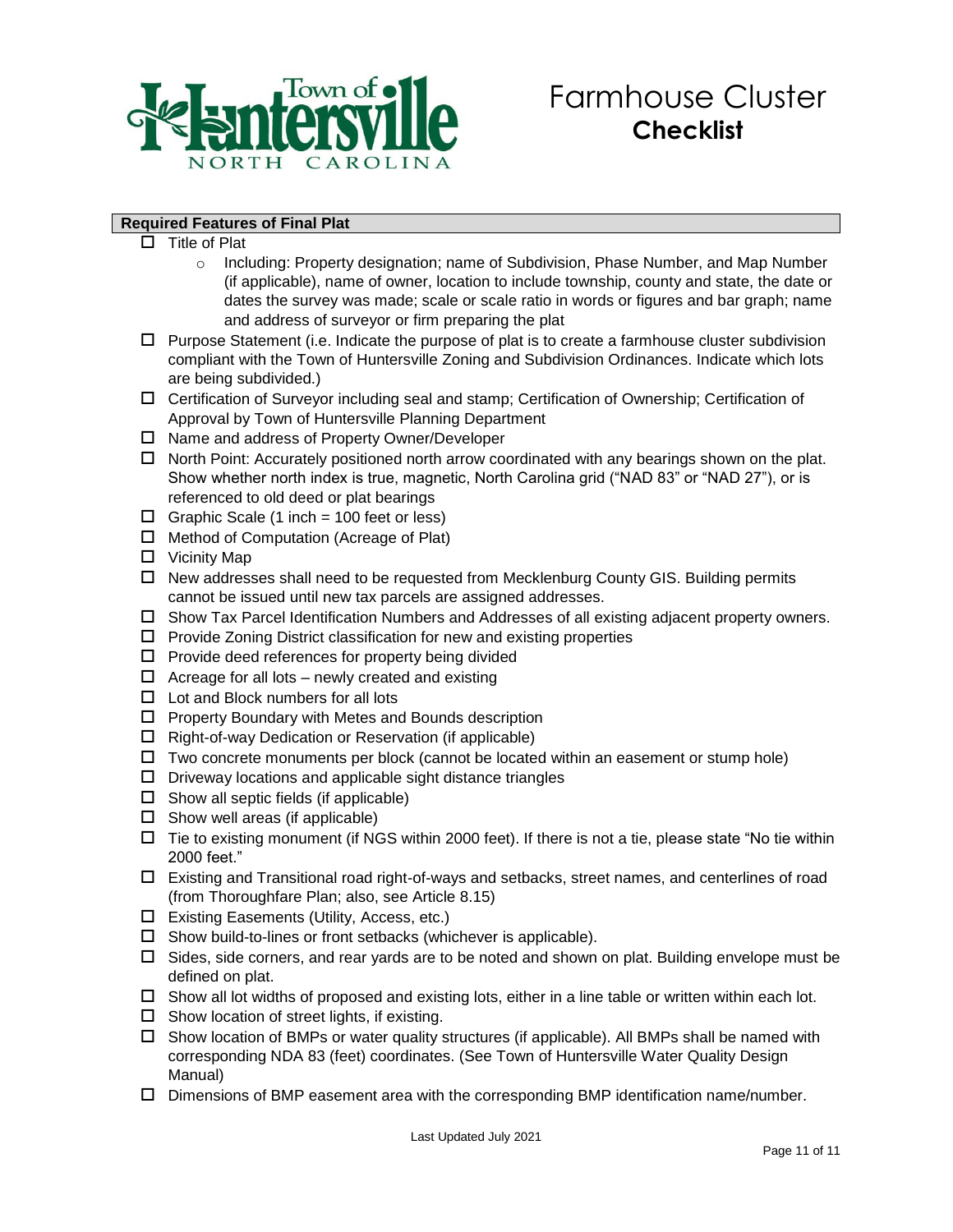

- $\Box$  Show storm drainage easement around BMP or leading to BMP including access easement.
- $\Box$  Show all street cross-sections, including street trees. For property located on a major or minor thoroughfare, excluding Town Center zoning an additional row of street trees are required to be located behind the proposed sidewalk in a 10-foot landscape easement. (See Article 7.7 of the Town of Huntersville Zoning Ordinance)
- $\Box$  Greenways: Label and show all metes and bounds of area to be dedicated to the public.
- $\Box$  Label all tree save areas with acreage.
- $\Box$  Show all sidewalk and landscape easements.
- $\square$  Show all cross access easements.
- $\Box$  Show all buffer areas (undisturbed residential, thoroughfare/street, landscaping, storm water, etc.)
- $\Box$  Provide Watershed and/or impervious information in a table or within each lot for all lots including Watershed (if applicable), tabulations, and maximum impervious allocation per lot. Each lot is to have a specific amount of impervious area assigned if located within a Watershed Overlay District or otherwise subject to impervious restrictions.
- $\Box$  Show all S.W.I.M. buffers and their buffer zones on the plat per Article 8 of the Zoning Ordinance (if applicable). If a 100+1 Flood Study is required all FPE's shall be on the plat.
- $\Box$  Show Community Flood Fringe Line (line depicting the maximum elevation subject to inundation by the Community Base Flood; elevation associated with this line plus surcharge is used to determine minimum construction elevation).
- $\Box$  Show and label typology of all areas of designated Open Space must show metes and bounds description of Open Space on plat.
- $\Box$  Certification of Approval and Final Plat Review Officer Requirements The Town of Huntersville will not sign as review officer until plat review is completed and approved by all review agencies and the plat is signed by all property owners